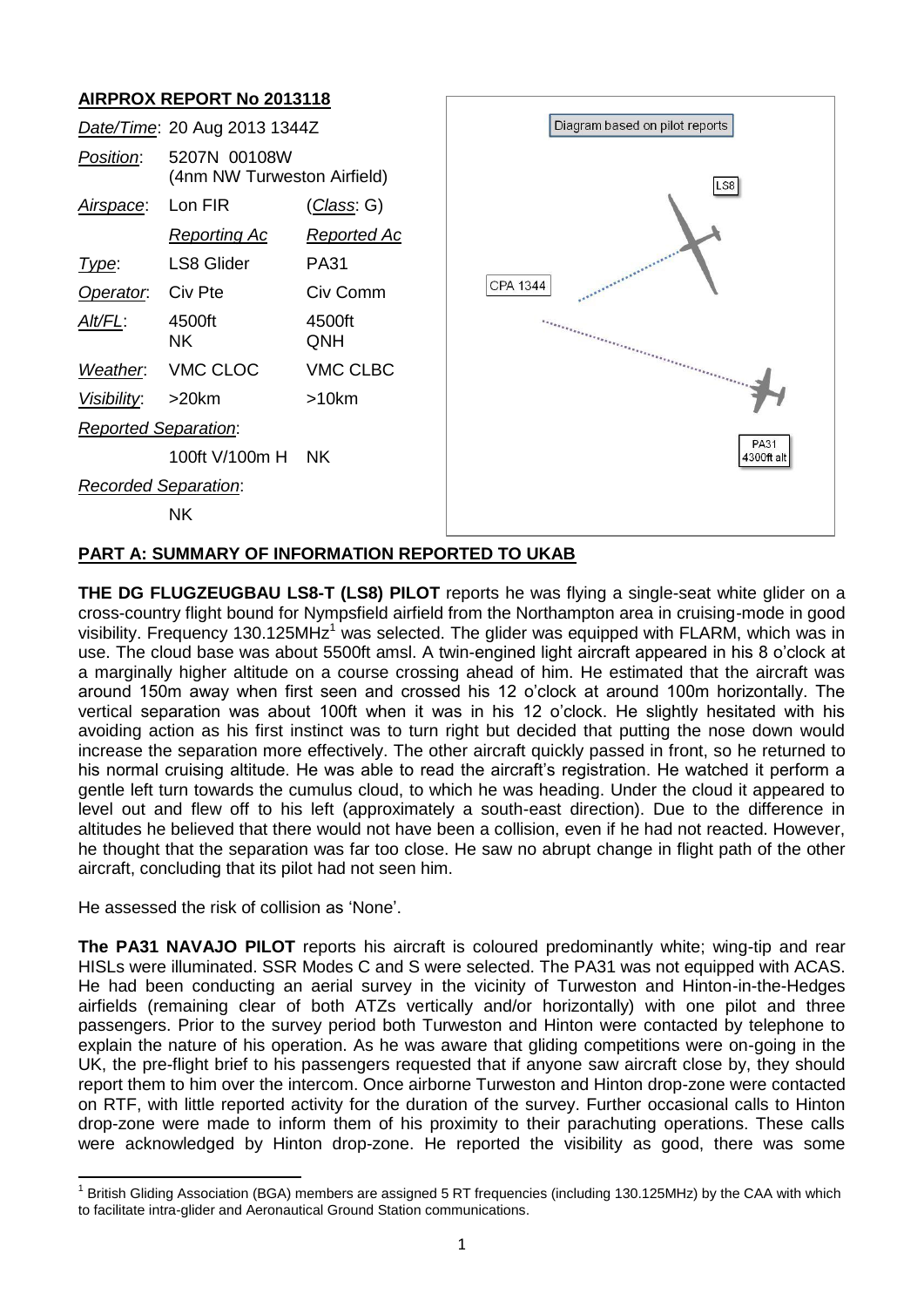convective cloud with a base of approximately 4500-5000ft. He (and the passengers) saw several gliders during their flight (at reasonable distances) but did not see the glider that reported the Airprox.

#### **Factual Background**

The weather at Coventry was:

METAR EGBE 201350Z 23006KT 200V280 9999 FEW045 22/11/Q1027=

The LS8 pilot was flying in a competition notified by the following NOTAM:

H3863/13 EGTT/QWGLW/IV/M/W/000/100/5143N00217W010 MAJOR GLIDING COMPETITION INCLUDING CROSS-COUNTRY RTE. INTENSE ACT WI 10NM RADIUS 514251N 0021701W (NYMPSFIELD AD, GLOUCESTERSHIRE). UP TO 30 GLIDERS AND 5 TUG ACFT MAY PARTICIPATE. GLIDERS WILL NORMALLY OPR BLW THE INVERSION LVL OR BTN THE TOPS OF ANY CU CLOUDS AND 500FT AGL. RTF CTC 129.975MHZ. FOR INFO ON DAILY TASK RTE CTC GLIDER CONTEST CTL TEL 01453 860342 OR 07710 796295 OR VIEW WWW.BGALADDER.CO.UK/SHOWTASK.ASP FOR NYMPSFIELD. 13-08-0266/AS3. LOWER: SFC UPPER: FL100 FROM: 17 AUG 2013 04:57 TO: 25 AUG 2013 19:11 SCHEDULE: SR-SS

#### **Analysis and Investigation**

## **CAA ATSI**

An Airprox was reported in Class G airspace by an LS8 glider pilot when he came into proximity with a Piper PA31.

The LS8 was operating VFR on a cross country flight from Nympsfield gliding site, was in contact with a frequency allocated to gliding sites and was not in receipt of an air traffic service.

The PA31 was operating a VFR flight in the vicinity of Turweston and Hinton airfields and the pilot had previously contacted Coventry ATC for a basic service on frequency 123.825MHz. However, at the time of the reported Airprox the PA31 was not in receipt of an air traffic service and was probably in contact with Turweston Air/Ground.

ATSI had access to both pilot reports, recorded area surveillance and transcription of frequency 123.825MHz.

At 1307:40 the PA31 pilot requested a Basic Service from Coventry Radar advising the controller that he was conducting an aerial survey in the Turweston area between 2000ft and FL65, outside controlled airspace. The Coventry controller advised that the airspace was fairly active in the vicinity of Turweston with gliders and GA aircraft, and that the PA31, he thought, would receive a better service from Turweston. At 1308:20 the PA31 reported leaving the frequency to contact Turweston.

At 1311:10 the PA31 pilot briefly contacted Coventry again to check a level discrepancy between his GPS against his paper map, which Coventry resolved. There were no further transmissions received from the PA31 pilot following the end of this conversation at 1312:40.

At the reported time of the Airprox (1343:41) there is an intermittent radar return behind the PA31. At 1345:17 an intermittent radar return can again be seen on the left-hand side of the PA31 and the subsequent track of the PA31 correlates with that described in the report from the pilot of the glider; however, there is no way to identify the primary return as the glider.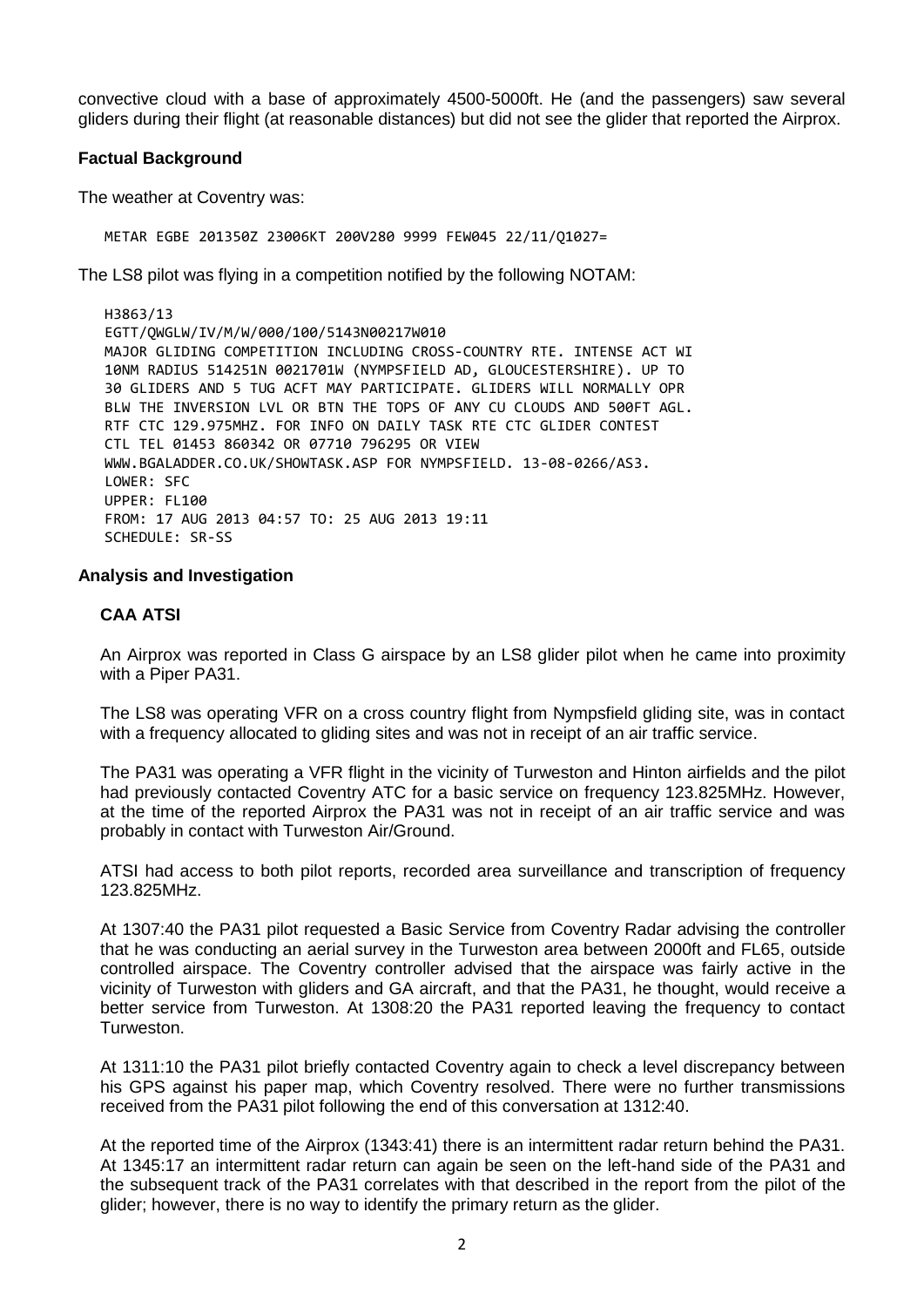## **Summary**

An Airprox was reported by the pilot of an LS8 glider when he came into proximity with a PA31 in Class G, uncontrolled airspace. Weather conditions were reported by both pilots as good. Neither aircraft was in receipt of an air traffic service at the time of the Airprox. Both pilots were operating under VFR in VMC and were equally responsible for collision avoidance<sup>2</sup>; the PA31 pilot was required to give way to the glider. $^3$ 

## **PART B: SUMMARY OF THE BOARD'S DISCUSSIONS**

Information available included reports from the pilots of the aircraft involved, radar video recordings, a transcript of the relevant RT frequency, a GPS logger file and reports from the appropriate ATC and operating authorities.

The Board first considered the pilots' actions. Both pilots, flying under VFR in Class G airspace, were equally responsible for collision avoidance. However, in accordance with Rule 9, the PA31 pilot should have given way to the glider. With regard to the PA31, it's pilot was conducting an aerial survey in the vicinity of Turweston and Hinton-in-the Hedges airfields. He reported that he was aware of gliding activity in his operating area, and had briefed his three passengers to alert him if they saw any aircraft in close proximity. However, neither he, nor his passengers, had observed the subject glider. Civil pilot members queried the layout of the PA31's interior and offered the view that, dependant on the type of survey being carried out, associated equipment and racks in the back of the aircraft may have reduced the ability of the occupants to see the glider. [UKAB Note: since the meeting, it has been established that the internal equipment carried by the PA31 was a mission-rack, which was situated behind the rear-most passenger seat; consequently, views from the aircraft were not affected]. The Board also wondered whether a NOTAM should have been issued warning other airspace users of the survey activity given that aircraft conducting such work can often be rendered relatively non-manoeuvrable for the survey duration. The survey company had considered at the time whether a NOTAM should be issued for the survey flight but, because there were four possible sites requested by the customer with the actual location only being notified at very short notice, time-scales precluded the issue of a NOTAM. Notwithstanding, the Board were heartened to note that the survey company have since reviewed their operating procedures such that on future surveys either another pilot or an observer will be carried seated next to the pilot as a 'look-out'.

The LS8 glider pilot was taking part in a glider competition operating from Nympsfield gliding site, which was situated some 50nm from the Airprox location. The Board had previously considered (Airprox 2013079) the effectiveness of notification procedures associated with glider competitions and they again opined that there was potential for improvement because NOTAM information did not sufficiently indicate the area that the gliders would be operating during their daily tasks away from the start site. The Glider member reported that the British Gliding Association (BGA) were actively reviewing the content of glider competition NOTAMs and promulgation of daily task notification. Separately, the Glider member also commented that powered-aircraft pilots should be aware that, in good thermal gliding weather, and especially during competitions, gliders can often be found right up to the base of convective clouds (supported in this instance by the LS8 pilot's report that he had routed towards cumulus cloud). The Glider member felt that awareness of this aspect of gliding operations might help visual acquisition of gliders in such circumstances.

The glider pilot reported sighting the PA31 in his 8 o'clock position, at a range of 150m. Unfortunately, the radar recordings do not show the glider at the time of the Airprox and correlation of this radar recording with the glider's GPS data log shows a very different juxtaposition at the reported time. Consequently, it is possible that the encounter took place at a different time. Notwithstanding the inability to match exactly the radar traces, GPS data-log information and pilot's report, the Board

 $\overline{\phantom{a}}$ 

<sup>2</sup> Rule 8 (Avoiding aerial collisions)

 $3$  Rule 9(1) (Converging)